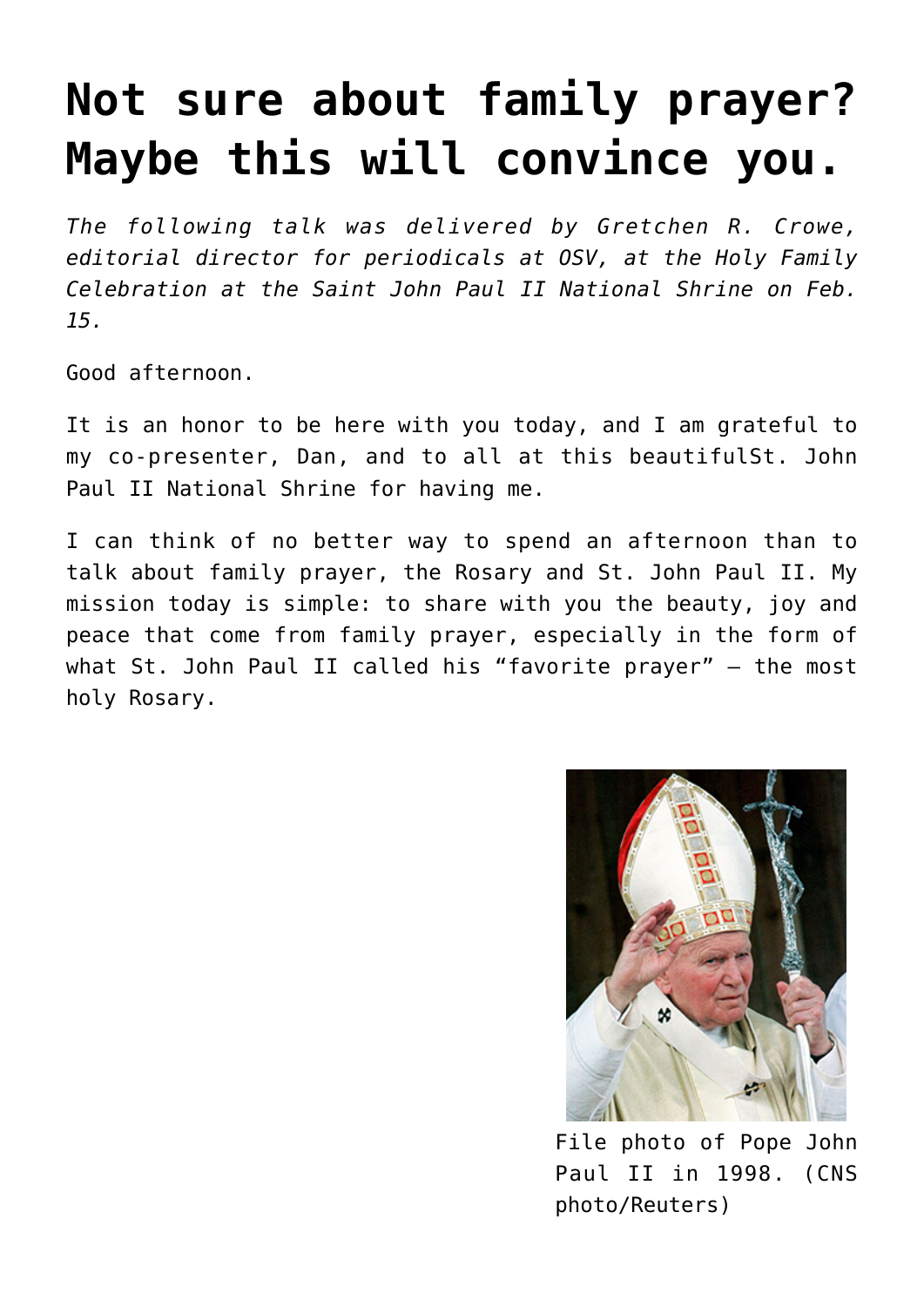In one of his [very first general audiences](https://w2.vatican.va/content/john-paul-ii/en/angelus/1978/documents/hf_jp-ii_ang_19781029.html) as pope in 1978, St. John Paul II called the Rosary a "marvelous prayer" marvelous in its simplicity and in its depth, and I think both of those attributes make it the perfect prayer for families. The Rosary is simple enough so that even young children can follow along, and perhaps even join in. And it's deep enough so that it offers endless opportunities for spiritual growth especially for married couples.

Venerable Father Patrick Peyton, the founder of Holy Cross Family Ministries who spent his life proclaiming the benefits of the Rosary (so much so that he was known as "the Rosary priest"), was well-known for the phrase, "the family that prays together, stays together." In recent years, many studies have been conducted that show that couples who pray together, every day, have a statistically infinitesimal chance of getting divorced. Really. It's like .059 percent or something incredible like that. Just for taking a few minutes every day to pray with your spouse.

Now, I know sometimes this is easier said than done. My husband and I have two littles — Joseph will be 3 in May and Anne Therese — or "Baby Annie Miss," as her big brother calls her — will be 9 months old next week. I work full time outside the home, and my husband, who stays home with the kids, works nonstop. We both write and edit for Our Sunday Visitor. We both currently are writing books. Like so many of you, what little free time we have is spent just trying to stay afloat. Prayer sometimes takes a back seat. But I can say with confidence, and I can imagine that many of you would agree, that we know when we are praying together regularly as a couple and when we have lapsed. There is a peace that comes when spouses pray together  $-$  when families pray together  $$ that just isn't there when daily prayer is missing.

In his [1994 Letter to Families](http://www.vatican.va/content/john-paul-ii/en/letters/1994/documents/hf_jp-ii_let_02021994_families.html), Pope John Paul II wrote that, "Prayer increases the strength and spiritual unity of the family, helping the family to partake of God's own "strength".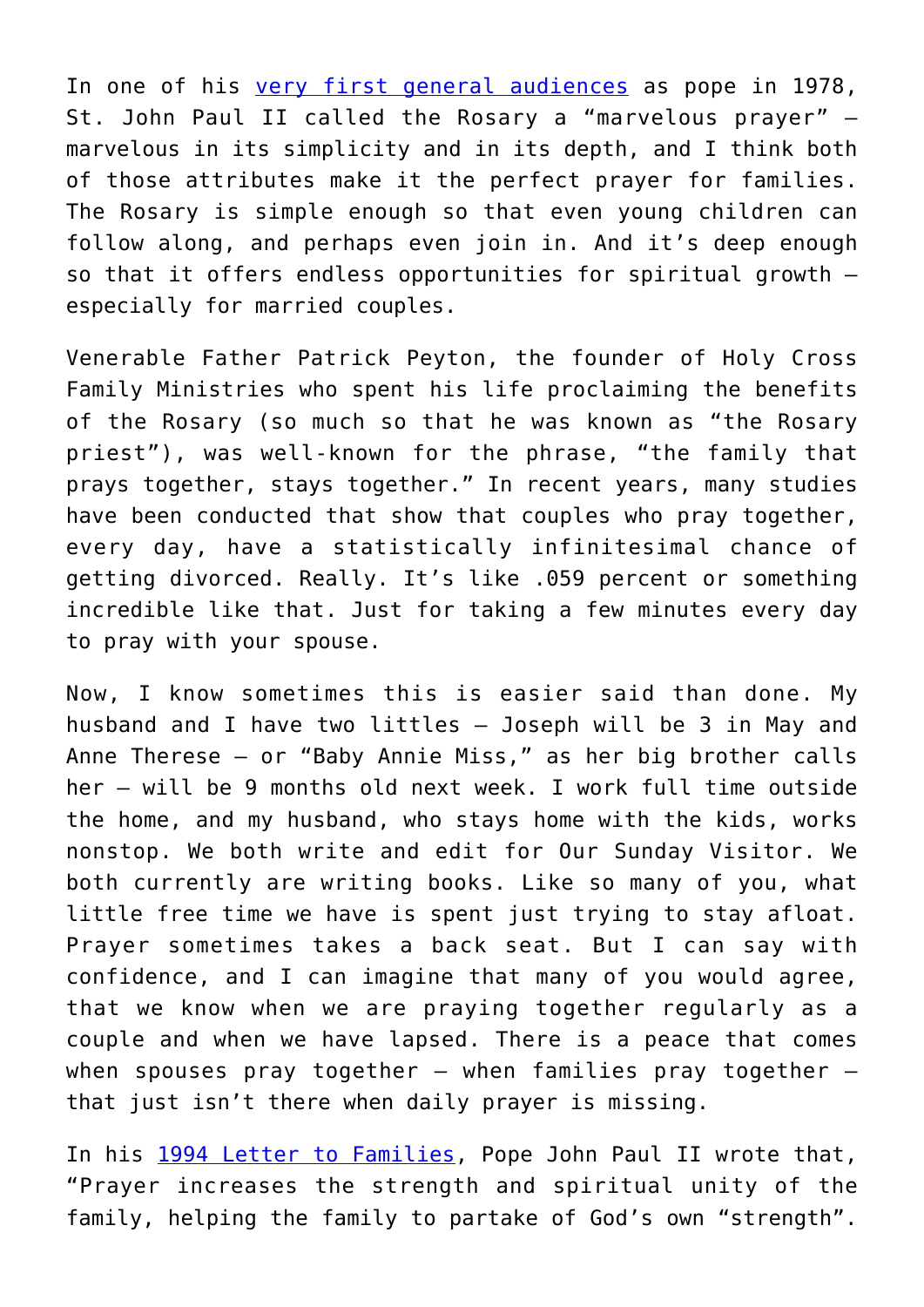When families pray together, John Paul was helping us to understand, the more united to one another — and to Christ we will be. When family prayer is looked at in this way — as a source of strength and spiritual unity — that miniscule divorce rate for couples who pray together daily becomes much easier to understand and to believe.

John Paul continued in his Letter to Families: "Prayer needs to become a regular habit in the daily life of each family. Prayer is thanksgiving, praise of God, asking for forgiveness, supplication and invocation. In all of these forms, the prayer of the family has much to say to God. It also has much to say to others, beginning with the mutual communion of persons joined together by family ties."

In other words, he is telling us, prayer fits naturally within the life of the family, if only we seek out the opportunities.

St. John Paul II explains this more in [Familiaris Consortio](http://www.vatican.va/content/john-paul-ii/en/apost_exhortations/documents/hf_jp-ii_exh_19811122_familiaris-consortio.html), a document from the early 80s that centers on the family in the modern world.

"Family prayer has for its very own object family life itself, which in all its varying circumstances is seen as a call from God and lived as a filial response to His call. Joys and sorrows, hopes and disappointments, births and birthday celebrations, wedding anniversaries of the parents, departures, separations and homecomings, important and farreaching decisions, the death of those who are dear, etc. all of these mark God's loving intervention in the family's history. They should be seen as suitable moments for thanksgiving, for petition, for trusting abandonment of the family into the hands of their common Father in heaven. The dignity and responsibility of the Christian family as the domestic Church can be achieved only with God's unceasing aid, which will surely be granted if it is humbly and trustingly petitioned in prayer."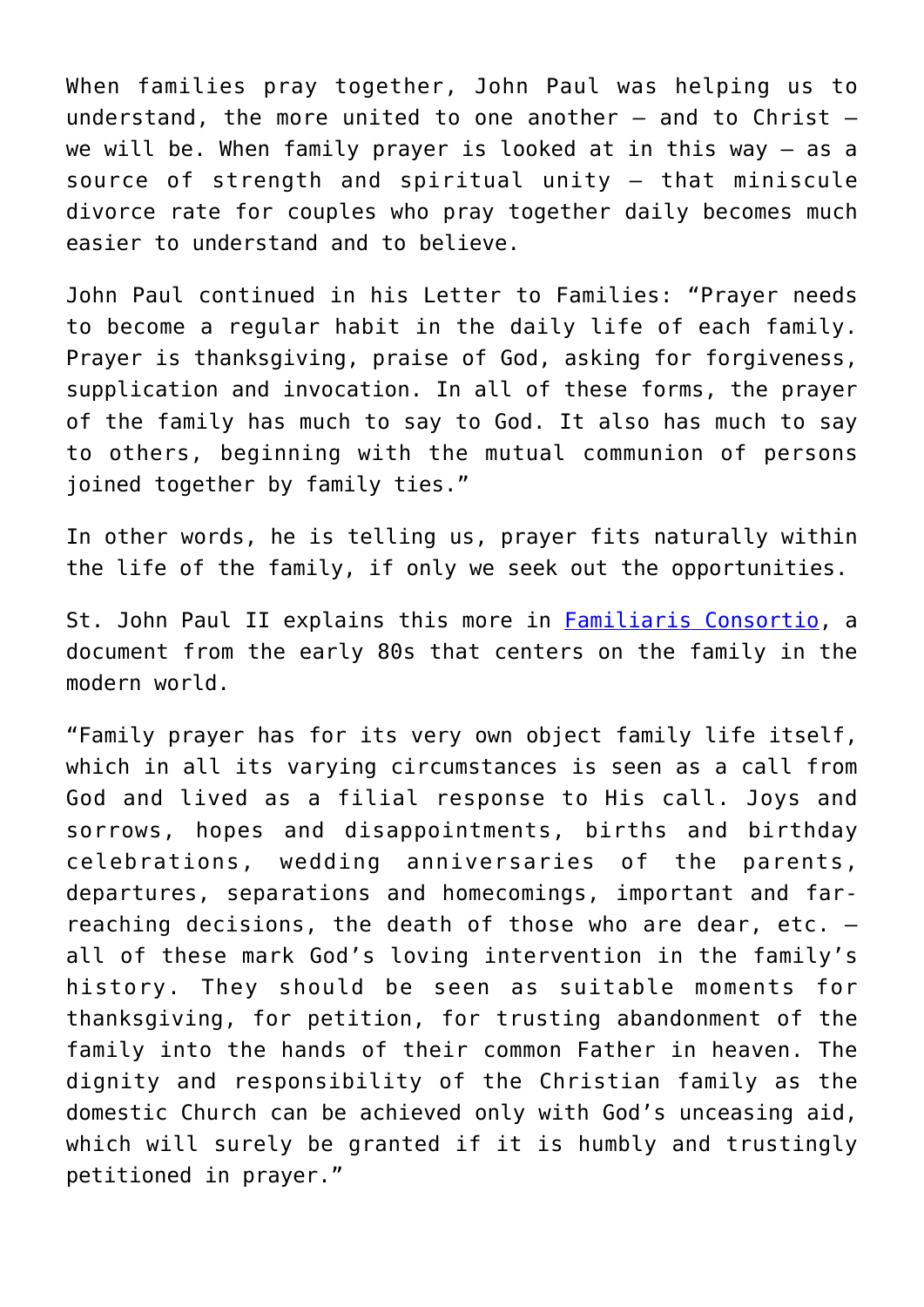If regular family prayer isn't a habit yet for you and your family, don't despair! Dan and I will be offering some practical tips at the end of this talk to help jumpstart your family's prayer life. If you're already going strong, congratulations and keep it up. I'd love to hear, during our question and answer period, some of the ways you manage to prioritize family prayer amid busy family life. We have so much to learn from one another, and I don't pretend to have all the answers.

OK. So now that we've covered why families should pray together, let's move on to why families should pray the Rosary together. What benefits can this centuries-old devotion have for family life?

Let's think about some of the challenges to family life in the early 21st century. In my book "[Why the Rosary, Why Now?"](https://osvcatholicbookstore.com/product/why-the-rosary-why-now), I outline eight reasons why the Rosary is needed in today's world. I'm going to focus on three of them that I think pertain strongly to family life.

First; we need the Rosary to strengthen families.

Second, we need the Rosary to break through the noise — the cacophony really — that follows us wherever we go these days.

And finally, we need the Rosary to help us get to heaven what should be the goal of each of us, our truest calling.

So, first: we need the Rosary to strengthen families. Before I explain how, let me start with a little context — a look at the "why?" In 2015, a study by the Center for Applied Research in the Apostolate at Georgetown University, done in conjunction with Rosary priest Father Patrick Peyton's Holy Cross Family Ministries, gives us the following stats:

- 22 percent of Catholic families attend Mass weekly;
- 68 percent of Catholic parents have not enrolled their children in religious education;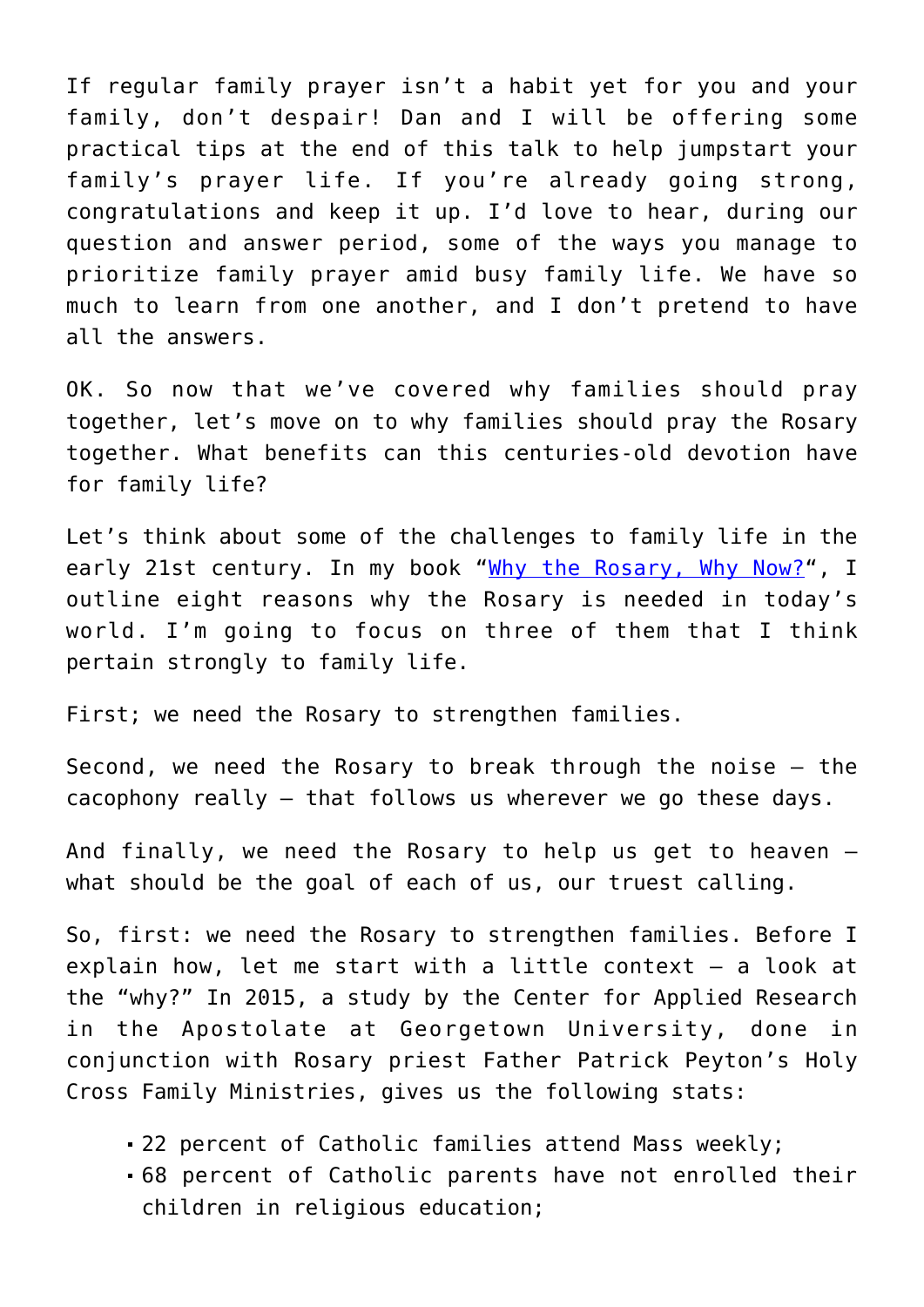- only17 percent of parents who pray on their own also pray as a family;
- and only 14 percent of families pray together before meals.

We need strong Catholic families — those basic cells of society, as Pope John Paul II tells us. Instead, families are losing the Faith. They are leaving the Church.

But the Rosary can help bring them back.

Because of its communal nature, the Rosary is an ideal prayer for family life. The prayers are simple and easy to memorize or repeat. The mysteries that are meditated upon are stories that are easily explained and shared with children. And in the reciting of common prayers, in the invocation of Jesus's mother, who is mother of us all, we are brought closer to her Son.

And, I must say, it's an activity that can't help but bring the family together as well. When faced with too many screens, or never ending activities, the Rosary can be a great opportunity for family togetherness — a time to be together with one another and bask in the peace that only can be found in Jesus Christ.

Which brings me to my second point. The Rosary can help break through the incessant and often overpowering noise that sometimes feels inescapable in today's world.

A 2014 study in the journal Science concluded that people would rather subject themselves to physical pain than be left with only their thoughts for company. We literally would rather shock ourselves than spend an extended amount of time alone with our thoughts. That is how unused to the idea of quiet, reflective time we are. Instead, we are a culture that is imbibed with noise from the moment we wake up to the moment we go to sleep.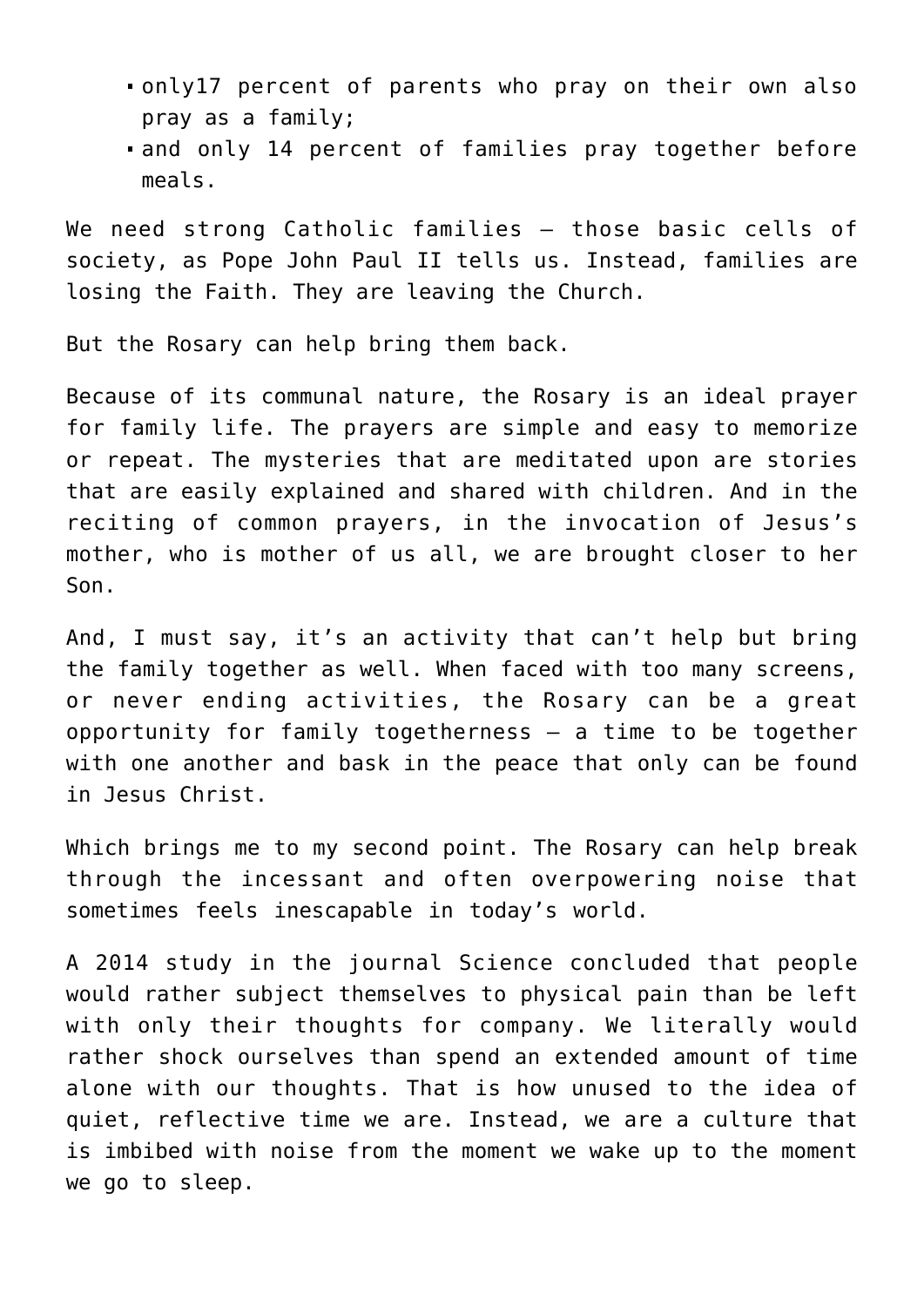According to a 2016 Nielsen report, Americans spend more than 10 hours a day looking at some type of screen. Smartphone usage was up 60% from a year prior. And that was almost 5 years ago. I'd be willing to bet things have only gotten worse.

We tell ourselves we're being productive and staving connected with loved ones  $-$  at least that's what I tell myself  $-$  and there's an element of truth to it. But the real truth is that when we are surrounded by constant noise, it becomes much more difficult to nurture relationships, including, and especially, our relationship with God.

The Rosary, though, can help us find the silence that, despite our actions, we actually crave.

By their very meditative and repetitive nature, the prayers of the Rosary naturally enable us to break through the noise of everyday life and find quiet. Silence also can be factored directly into praying the rosary. As Pope John Paul II wrote in *[Rosarium Virginis Mariae](http://www.vatican.va/content/john-paul-ii/en/apost_letters/2002/documents/hf_jp-ii_apl_20021016_rosarium-virginis-mariae.html)*:

"After the announcement of the mystery and the proclamation of the word, it is fitting to pause and focus one's attention for a suitable period of time on the mystery concerned before moving into vocal prayer. A discovery of the importance of silence is one of the secrets of practicing contemplation and meditation (31)."

So the rosary brings us to silence and silence helps us in our contemplation of what John Paul calls "Christ's face" with Mary.

Finally, the Rosary can help us get to heaven. There is no shortage of saints who, in their writings while on this earth, extolled the many virtues of the Rosary.

Sainthood is the product of a holy life, and each of us is called to this sanctity. For in living holy lives, we become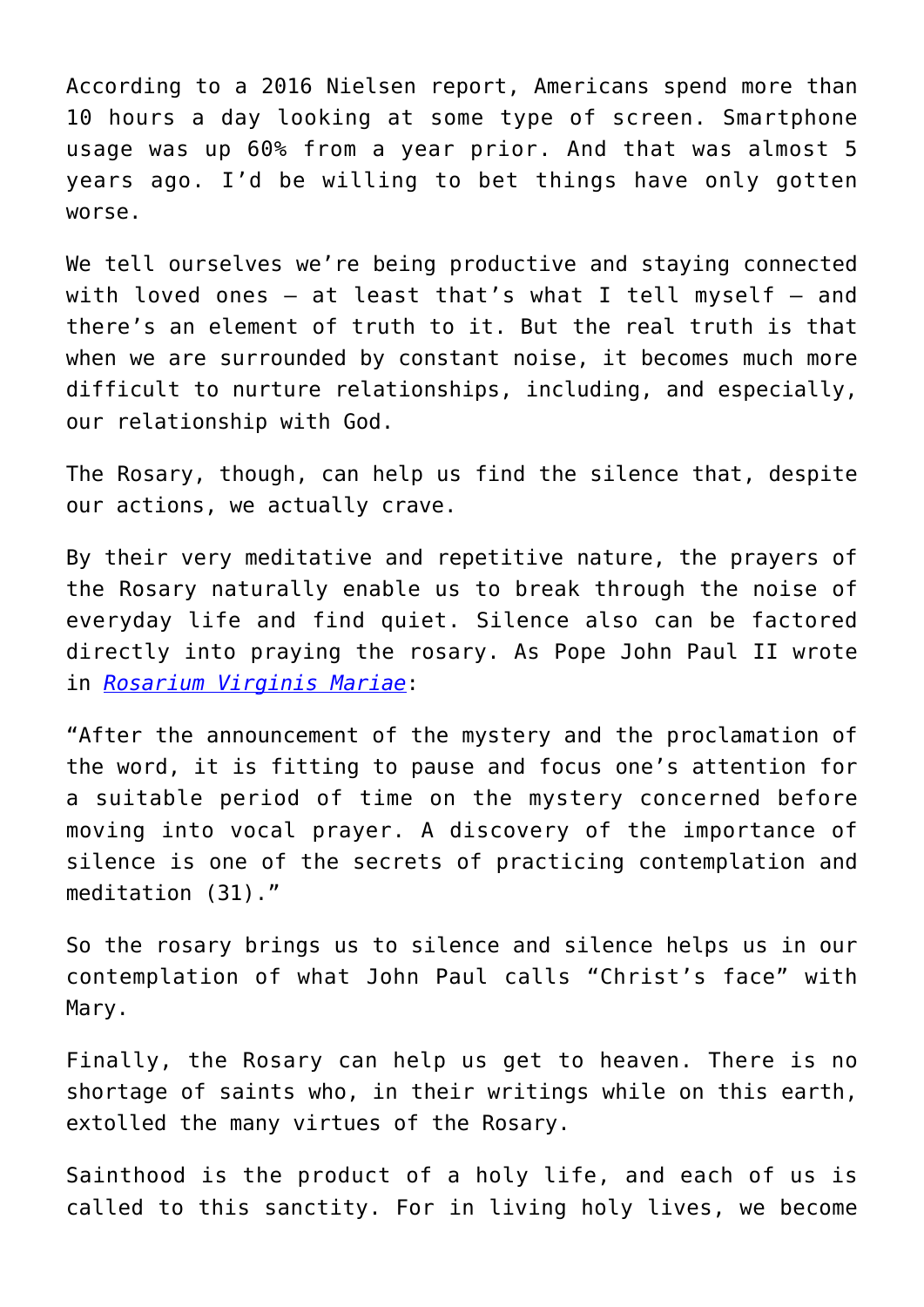who we were created and intended to be.

*[Lumen Gentium](https://www.vatican.va/archive/hist_councils/ii_vatican_council/documents/vat-ii_const_19641121_lumen-gentium_en.html)*, the Second Vatican Council's Dogmatic Constitution on the Church, explains this universal call to holiness:

"The Lord Jesus, the divine teacher and model of all perfection, preached holiness of life to each and every one of his disciples of every condition. He himself stands as the author and consumator of this holiness of life: 'Be perfect as your Heavenly Father is perfect.' Indeed he sent the Holy Spirit upon all men that he might move them inwardly to love God with their whole heart and their whole soul, with all their mind and all their strength, and that they might love each other as Christ loved them."

This is what it means to live a holy life. But it takes patience and, above all, it takes PRACTICE.

This is where the Rosary can help. The French saint Louis de Montfort, born in France in 1673, did a lot of writing and research on the Blessed Virgin Mary and the rosary. Many consider him the first official Mariologist. During his study, he identified a spiritual fruit  $-$  or virtue  $-$  that could be associated with each mystery. (of course there at the time were only 15, as the Luminous Mysteries didn't come along until John Paul II in 2002).

For example, when meditating upon the first Joyful mystery, the Annunciation, one prays especially for an increase in the virtue of humility. Or when meditating on the fourth Sorrowful mystery, The Carrying of the Cross, one prays especially for an increase of patience when carrying our own crosses in life.

This is a very practical, very powerful way of growing in virtue while contemplating the life, death and resurrection of Jesus through the eyes of his mother.

It must be said that St. John Paul II, who was a great devotee